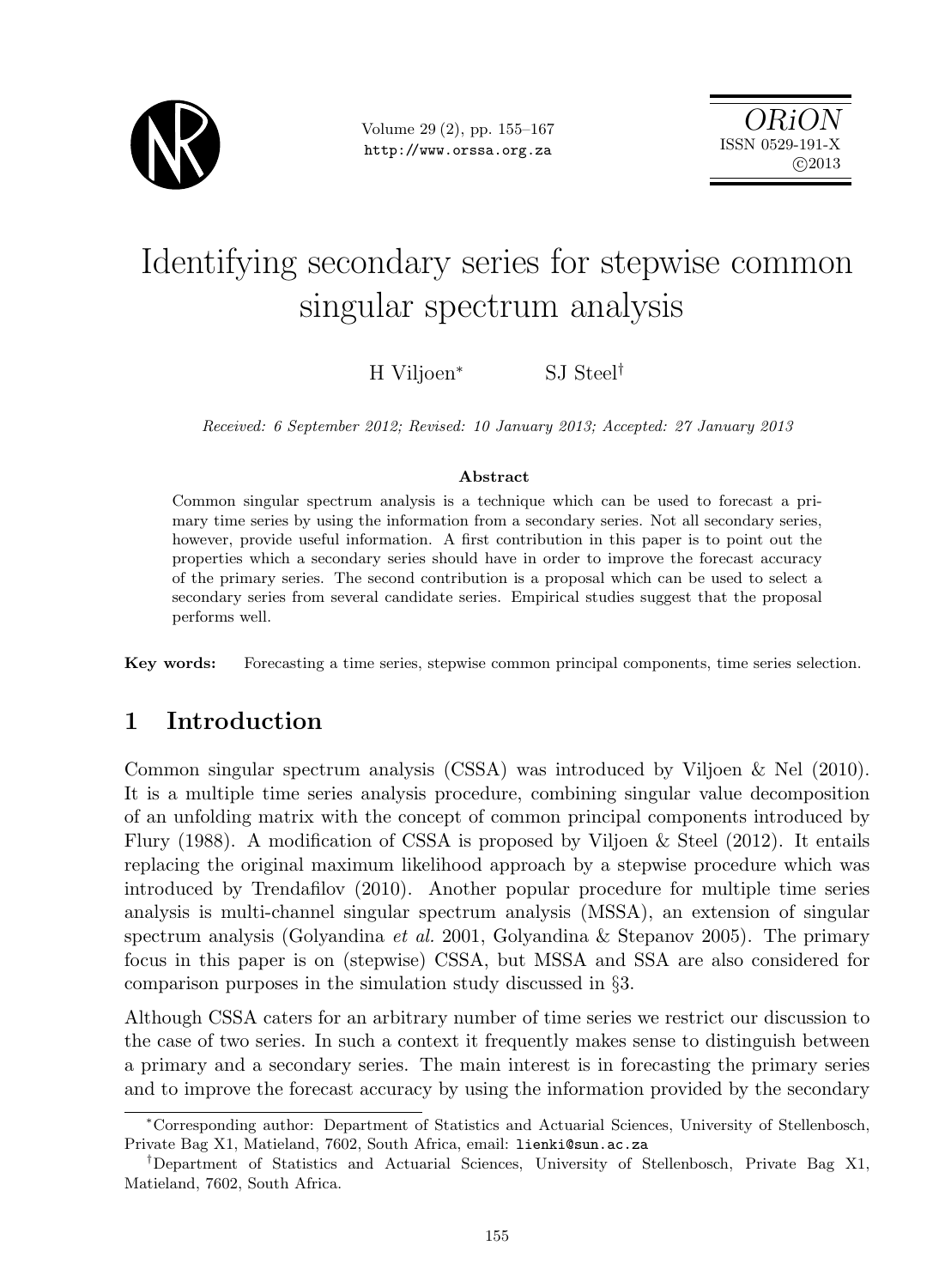series. An important question that arises, concerns the properties required for a secondary series to provide useful information for improving forecasting accuracy. This question is addressed in §3. A simulation study is described in which the improvement in forecast accuracy achieved by different secondary series was investigated for CSSA and MSSA. In practical applications one often has multiple candidate secondary series and a next important question is whether a strategy can be proposed for identifying a good secondary series. In §4 an answer is provided to this question. The proposed strategy is based on the residuals obtained by combining the primary series with every candidate secondary series in a pairwise CSSA. In §5 the proposal is illustrated with a practical example. Section 6 contains concluding remarks and ideas for further research.

In the next section background information on MSSA as well as stepwise CSSA is given.

## 2 MSSA and stepwise CSSA

Consider two time series of equal length N,  $y_{1t}$  and  $y_{2t}$ , where  $t = 1, \ldots, N$ . A signalplus-noise structure is assumed for both series, i.e.

$$
y_{jt} = f_{jt} + \varepsilon_{jt} \qquad j = 1, 2, \text{ and } t = 1, \dots, N. \tag{1}
$$

Here,  $f_j$  is the systematic (signal) component for series j,  $j = 1, 2$ , and  $\varepsilon_j$  is the random (noise) component. Later it is assumed that  $\varepsilon_1$  and  $\varepsilon_2$  are Gaussian random variables. Our primary interest is in forecasting  $f_1$  and we intend using information supplied by the second time series to improve the accuracy of our forecasts.

Both MSSA and stepwise CSSA consider these time series in terms of trajectory matrices. Let  $L$ , called the window length or embedding dimension, be an integer satisfying  $1 <$  $L < N/2$ . We form the following  $L \times K$  trajectory matrices

$$
\boldsymbol{Y}_j = \begin{bmatrix} y_{j1} & y_{j2} & \dots & y_{jK} \\ y_{j2} & y_{j3} & \dots & y_{j,K+1} \\ \vdots & \vdots & \ddots & \vdots \\ y_{jL} & y_{j,L+1} & \dots & y_{jN} \end{bmatrix}, \qquad j = 1, 2,
$$

for the two series. Here,  $K = N - L + 1$ . Note that  $\boldsymbol{Y}_1$  and  $\boldsymbol{Y}_2$  are Hankel matrices. The trajectory matrix for the multivariate time series is  $Y = [Y_1 \ Y_2]$ .

MSSA is based on the singular value decomposition of  $Y^T$ . Let  $Y^T = UAV^T$  denote this decomposition. In this expression,  $U$  is a  $2K \times L$  matrix, the columns of which span the column space of  $\boldsymbol{Y}^T$ , V is an  $L \times L$  matrix, the columns of which span the row space of  $Y^T$ , and A is an  $L \times L$  diagonal matrix of singular values  $a_1 \ge a_2 \ge \cdots \ge a_L \ge 0$ . Also,  $\boldsymbol{U}^T \boldsymbol{U} = \boldsymbol{V}^T \boldsymbol{V} = \boldsymbol{I}_L$ . The matrix  $\boldsymbol{Y}$  can be expressed in terms of the singular values and the columns of U and V, viz.  $Y = \sum_{i=1}^{L} a_i v_j u_i^T$ , and with d denoting the number of positive singular values, this becomes  $\boldsymbol{Y} = \sum_{i=1}^{d} \boldsymbol{Y}^{(i)}$ , where  $\boldsymbol{Y}^{(i)} = a_i \boldsymbol{v}_j \boldsymbol{u}_i^T$ , for  $i =$  $1, \ldots, L$ . The matrices  $Y^{(1)}, \ldots, Y^{(d)}$  are bi-orthogonal and of rank 1. MSSA proceeds by splitting the matrices  $\bm Y^{(1)}, \ldots, \bm Y^{(d)}$  into two groups,  $\bm Y^{(1)}, \ldots, \bm Y^{(r)}$  and  $\bm Y^{(r+1)}, \ldots, \bm Y^{(d)},$ with the first group corresponding to estimated signal and the second group to noise or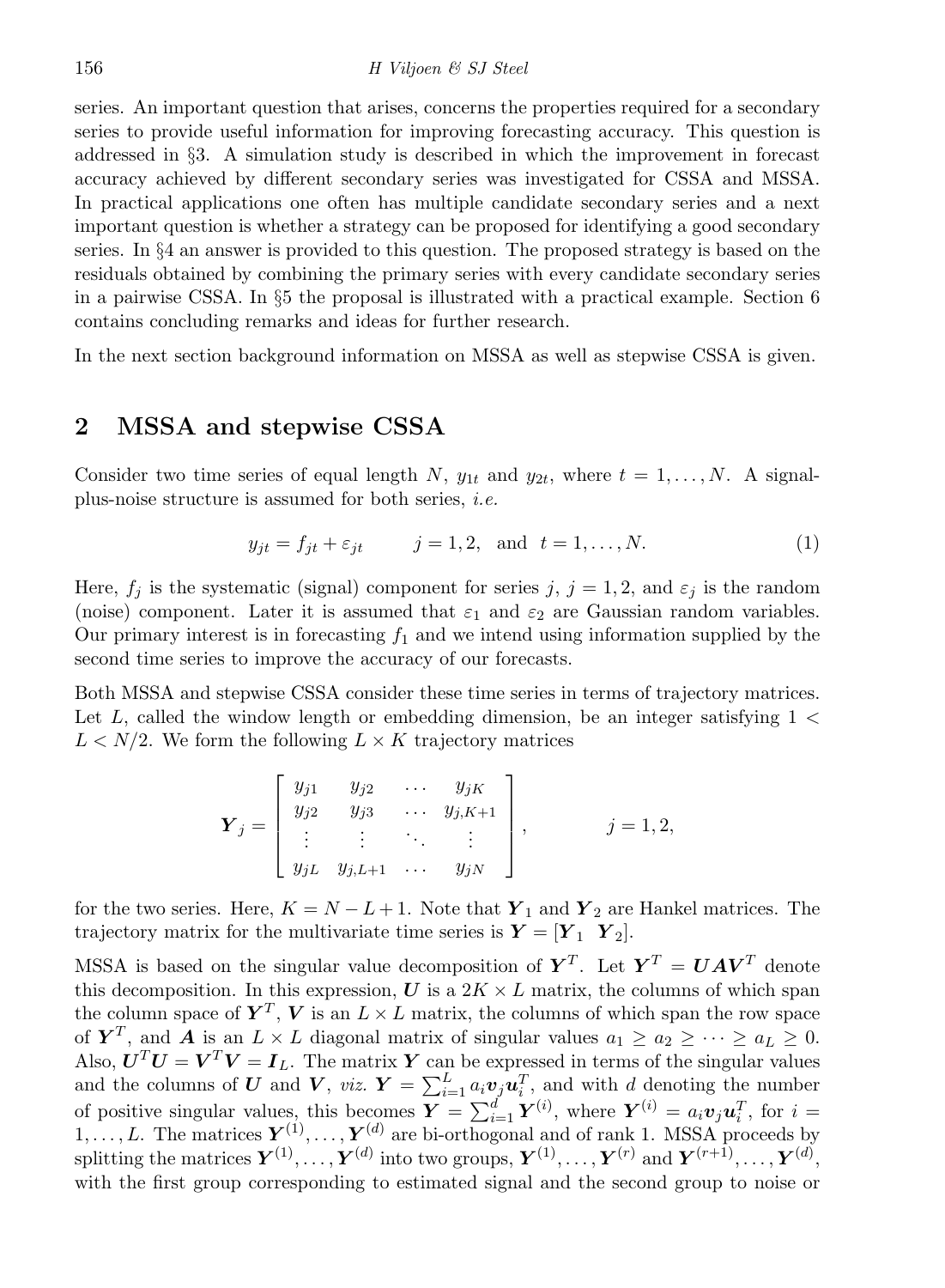residual. The parameter  $r$  has a strong effect on the results of MSSA as will be seen in the simulation results later.

With r given, let  $\mathbf{F} = [\hat{\mathbf{F}}_1 \ \hat{\mathbf{F}}_2] = \sum_{i=1}^r \mathbf{Y}^{(i)}$ . This matrix may be seen as a smoothed version of Y, with  $\hat{F}_1$  corresponding to Y<sub>1</sub> and  $\hat{F}_2$  to Y<sub>2</sub>. The matrices  $\hat{F}_1$  and  $\hat{F}_2$ will typically not have a Hankel structure, and we therefore require a further step, *reverse* diagonal averaging, to obtain estimates of the signals corresponding to the two time series (Golyandina *et al.* 2001, pp. 17). Applying this to each of the matrices  $\hat{F}_1$  and  $\hat{F}_2$ , we obtain estimates  $\hat{f}_{1t}$  and  $\hat{f}_{2t}$  for  $t = 1, ..., N$  of the signal series corresponding to the two observed time series.

Turning our attention to forecasting, the following approach was proposed by Venter (2000) and is equivalent to the approach proposed by Golyandina  $et \ al.$  (2001). We consider forecasting  $f_1$  using the matrix  $\widehat{\boldsymbol{F}}^{(1)} = [\widehat{\boldsymbol{f}}_1^{(1)}]$  $\hat{\mathbf{f}}_{1}^{(1)},\ldots,\hat{\boldsymbol{f}}_{K}^{(1)}$ . A one-step-ahead forecast can be obtained by appending another column  $\hat{\boldsymbol{f}}_{K+1}^{(1)}$  to this matrix. This column has components  $\hat{f}_{K+1}^{(1)}, \hat{f}_{K+2}^{(1)}, \ldots, \hat{f}_{N}^{(1)}$  $\hat{f}_{N+1}^{(1)}, \hat{f}_{N+1}^{(1)}$ , where  $\hat{f}_{N+1}^{(1)}$  is the forecast value which has to be determined. The forecast value  $\hat{f}_{N+1}^{(1)}$  is found to minimize the distance between  $\hat{f}_{N+1}^{(1)}$  and the subspace spanned by the eigenvectors  $v_1, \ldots, v_r$ . Details in this regard are given for example by Golyandina *et al.* (2001, pp. 95–96). Once  $\hat{f}_{N+1}^{(1)}$  has been computed, the process can be iterated to obtain recurrent forecasts for longer horizons.

In CSSA we consider k multivariate populations with  $L \times L$  symmetric, positive-definite covariance matrices  $\Sigma_1, \ldots, \Sigma_k$ . The notion of common principal components (CPCs), introduced by Flury  $(1988)$ , implies that these matrices share principal components, *i.e.* there exists an orthogonal matrix  $\Psi$  such that  $\Psi^T \Sigma_i \Psi = \Lambda_i^2$  for  $i = 1, ..., k$ . In this ex- $\text{pression }\boldsymbol{\Lambda}^2_1,\dots,\boldsymbol{\Lambda}^2_k$  are diagonal matrices containing the positive eigenvalues of  $\boldsymbol{\Sigma}_1,\dots,\boldsymbol{\Sigma}_k$ respectively.

In practice, data have to be used to estimate  $\Sigma_1, \ldots, \Sigma_k$ . Let  $S_1, \ldots, S_k$  denote the usual sample covariance matrices. Estimating the CPCs entails finding an  $L \times L$  orthogonal matrix Q (an estimate of the matrix  $\Psi$ ) and diagonal matrices  $D_1^2, \ldots, D_k^2$  (containing the sample eigenvalues) such that  $\mathbf{Q}^T \mathbf{S}_i \mathbf{Q} \simeq \mathbf{D}_i^2$  holds simultaneously for  $i = 1, ..., k$  as closely as possible in some sense. Flury (1988) derived a maximum likelihood approach for estimating the CPCs, while Trendafilov (2010) introduced a stepwise algorithm for this purpose — the interested reader is referred to Trendafilov (2010) for more details.

The stepwise approach to CPCs can easily be used in a singular spectrum analysis framework. This entails centering the trajectory matrices  $Y_1$  and  $Y_2$  by subtracting the column averages, thereby obtaining  $\widetilde{Y}_1$  and  $\widetilde{Y}_2$ . The symmetric matrices  $S_1 = \widetilde{Y}_1 \widetilde{Y}_1^T$  and  $S_2 = \widetilde{\boldsymbol{Y}}_2 \widetilde{\boldsymbol{Y}}_2^T$  are formed and can now be provided as input to the stepwise CPC algorithm. The remainder of the analysis proceeds as described in MSSA.

# 3 Secondary series properties

In this section the properties which render a secondary series useful for inclusion in a multiple time series forecasting scheme, such as CSSA and MSSA are determined. For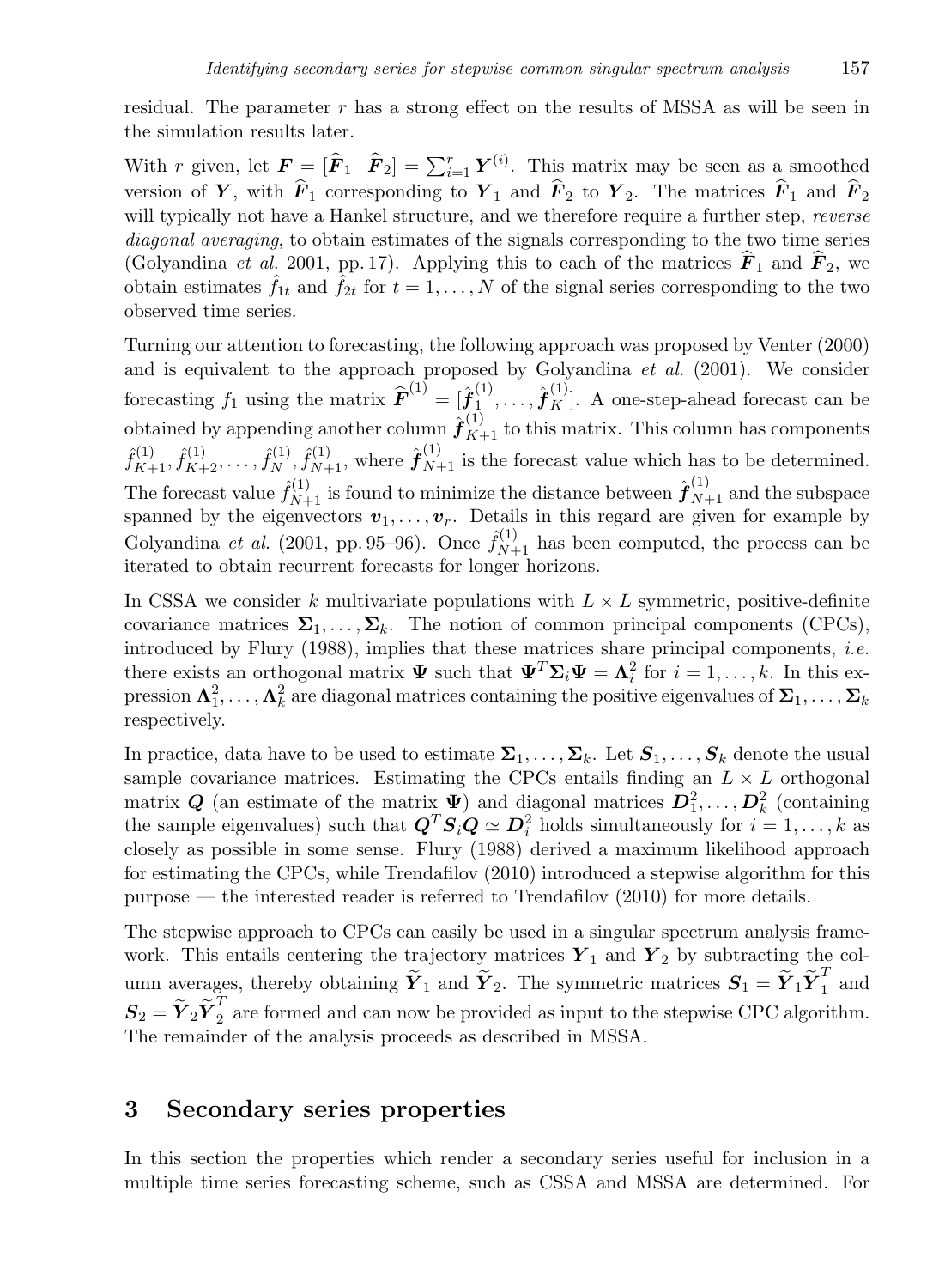this purpose, stepwise CSSA, MSSA and SSA were applied in several simulation scenarios in order to determine when and to what extent the first two procedures improved upon SSA.

Consider two time series  $y_{1t}$  and  $y_{2t}$  for  $t = 1, \ldots, N$ . The signal-plus-noise structure given in (1) is assumed, with  $\varepsilon_1$  and  $\varepsilon_2$  distributed as follows

$$
\left[\begin{array}{c} \varepsilon_1\\ \varepsilon_2 \end{array}\right] \sim N\left(\left[\begin{array}{c} 0\\ 0 \end{array}\right], \left[\begin{array}{cc} \sigma_1^2 & \rho\sigma_1\sigma_2\\ \rho\sigma_1\sigma_2 & \sigma_2^2 \end{array}\right]\right).
$$

Five covariance matrices were considered in Table 1 for the noise by varying the noise variance of the secondary series and the correlation between the two noise variables.

| Covariance matrix $\sigma_1^2$ | π5  |     |
|--------------------------------|-----|-----|
|                                |     |     |
| 2                              | 0.5 |     |
| З                              |     |     |
|                                |     | 0.5 |
| ц                              |     | 0.5 |

Table 1: Covariance matrix scenarios for the noise in the simulation scenarios.

The primary signal series is assumed to be

$$
f_1(t) = 2t + 5\cos\left(\frac{2\pi t}{12}\right) + 5\sin\left(\frac{2\pi t}{12}\right) \qquad t = 1, ..., N \qquad (2)
$$

whereas the secondary signal is assumed to be

$$
f_2(t) = a + b \cos\left(\frac{2\pi t}{c}\right) + b \sin\left(\frac{2\pi t}{c}\right) \qquad t = 1, \dots, N. \tag{3}
$$

The trend in the secondary signal is determined by a, the amplitude of the signal by  $b$ and the *period* by c. Using different values for  $a, b$  and  $c$ , different secondary signals are created and then used in MSSA and stepwise CSSA to forecast the primary signal. The noise structures in Table 1 are used with each pair of primary and secondary series. This leads to the following thirty cases of secondary series as shown in Table 2.

| Covariance matrix Trend $(a)$ Amplitude $(b)$ |     |   | Period $(c)$ |
|-----------------------------------------------|-----|---|--------------|
| $1 - 5$                                       | 2t. | 5 | 12           |
| $6 - 10$                                      |     | 5 | 12           |
| $11 - 15$                                     | 2t. | 5 |              |
| $16 - 20$                                     | 2t  | 5 | 18           |
| $21 - 25$                                     | 2t  | 3 | 12           |
| $26 - 30$                                     | 2t  |   | 19           |

Table 2: The thirty case scenarios of secondary series.

For Cases 1–5 the secondary series signal is identical to that of the primary series. In Cases 6–10 the secondary signal is stationary with amplitude and period equal to that of the primary series. In Cases 11–15 and 16–20 the signals of the primary and secondary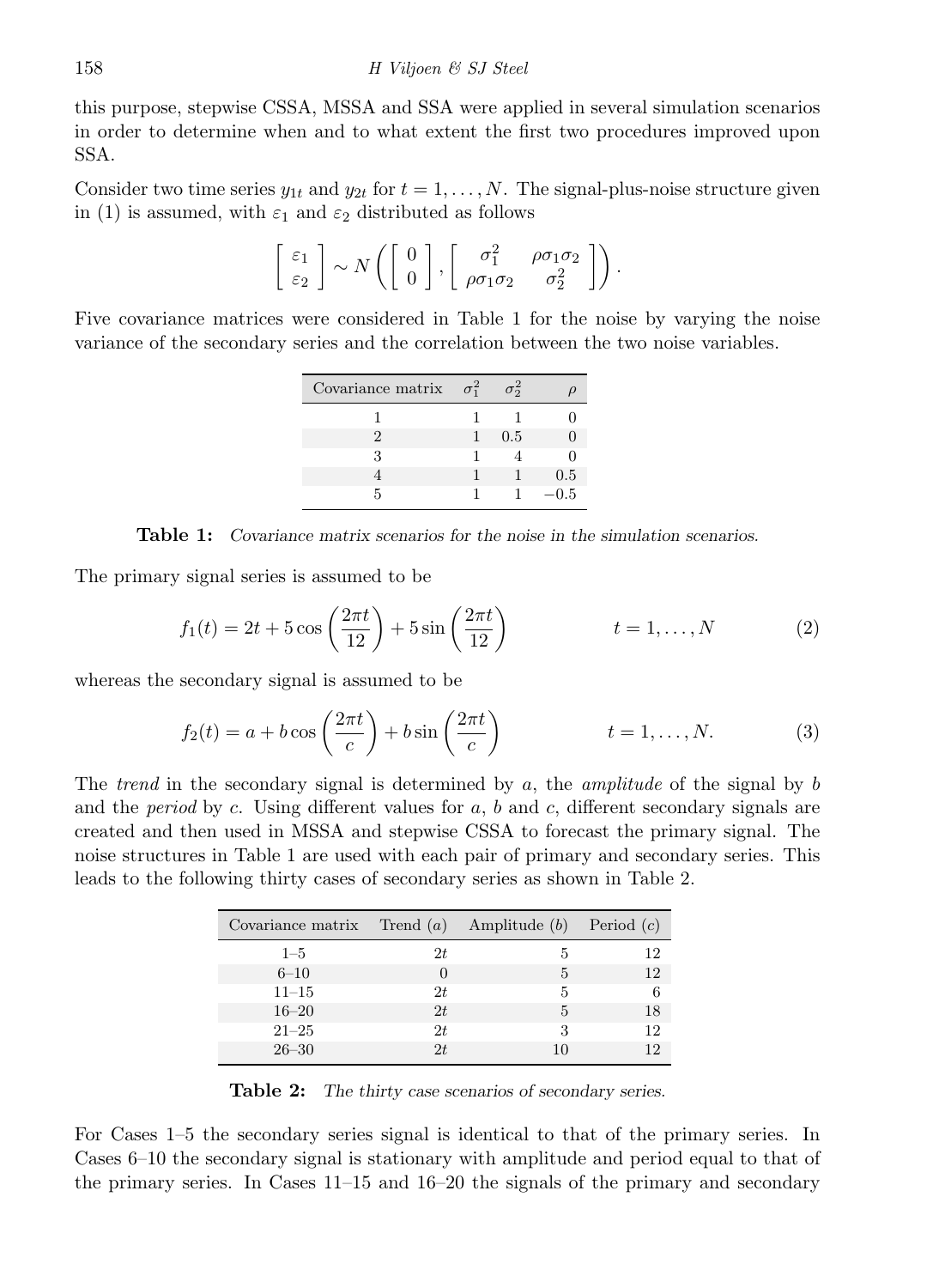series differ with respect to period, while in Cases 21–25 and 26–30 the difference is with respect to amplitude.

In the simulation study the time series length  $N$  was set at 100 and the number of simulation repetitions was taken as 500. The six step ahead root mean squared error (RMSE)

RMSE = 
$$
\sqrt{\frac{1}{6} \sum_{t=N+1}^{N+6} (f_t - \hat{f}_t)^2}.
$$
 (4)

was calculated as a measure of forecast accuracy. Note that RMSE is calculated as the square root of the average (over the six steps ahead forecast period) squared difference between the forecast values  $(\tilde{f}_t$  which is the same as  $\hat{y}_t$ ) and the true signal values  $(f_t)$ . This can be done since the values of  $f_t$  are known in a simulation study. The forecast errors were calculated for  $L = 12$ ,  $L = 24$  and  $L = 48$ . The results for  $L = 12$  are omitted since there was no improvement. However, taking  $L = 24$  or  $L = 48$  leads to considerable improvement in the performance of all three techniques. For  $L = 24$  and  $L = 48$ , we investigated  $r = 2, 3, \ldots, 16$  and  $r = 2, 3, \ldots, 25$  respectively. Table 3 contains the smallest six step ahead forecast RMS errors and corresponding values of r for each of the three techniques and the thirty cases for  $L = 24$ .

What conclusions can be drawn from Table 3? Overall, it is clear that CSSA is best in all cases. There are several cases where SSA outperforms MSSA, namely when the secondary series period differs from that of the primary series. MSSA is particularly bad when the secondary series period is larger than that of the primary series (see Cases 16–20). Recall that successive groups of five cases in Table 2 correspond to specific assumptions regarding the signals. For example, in Cases 1–5 the two signals are identical, in Cases 6–10 the two signals differ with respect to trend, etc. The five cases within each of these groups correspond to the noise covariance structures in Table 1, respectively. If we first consider the different groups, we see that the smallest forecast errors for CSSA are for Cases 1–5 and 26–30. These correspond to the scenarios where the two signals are identical (Cases 1–5) and where the amplitude of the secondary series is larger than that of the primary series (Cases 26–30). Looking in Table 3 within each of the groups, the most favourable cases for CSSA are typically the second, fourth and fifth. These correspond to a smaller secondary noise variance, a positive correlation between the two noise variables and a negative correlation between the two noise variables, respectively. It would seem that CSSA benefits especially from the information provided by the secondary series if the secondary series has the same signal structure as the primary one and/or the secondary noise variable is correlated with the primary noise variable and/or has a smaller variance. The best r values for CSSA are equal to 3 except for Cases 11–20, where  $r = 5$  is best. For MSSA the optimal r value is 4 in all cases except for Cases  $11-20$  where  $r = 6$ . The best r-value for SSA is  $r = 4$ .

The  $L = 48$  results show that the forecast errors for CSSA are largely the same whereas those of MSSA and SSA are slightly smaller. Overall, CSSA is still best in all cases. The performance of MSSA in Cases 16–20 is significantly better than with  $L = 24$  and is more or less the same as that of SSA. The best scenarios for CSSA are once again Cases 1–5 and 26–30. Finally, within each group of five cases it is again the second, fourth and fifth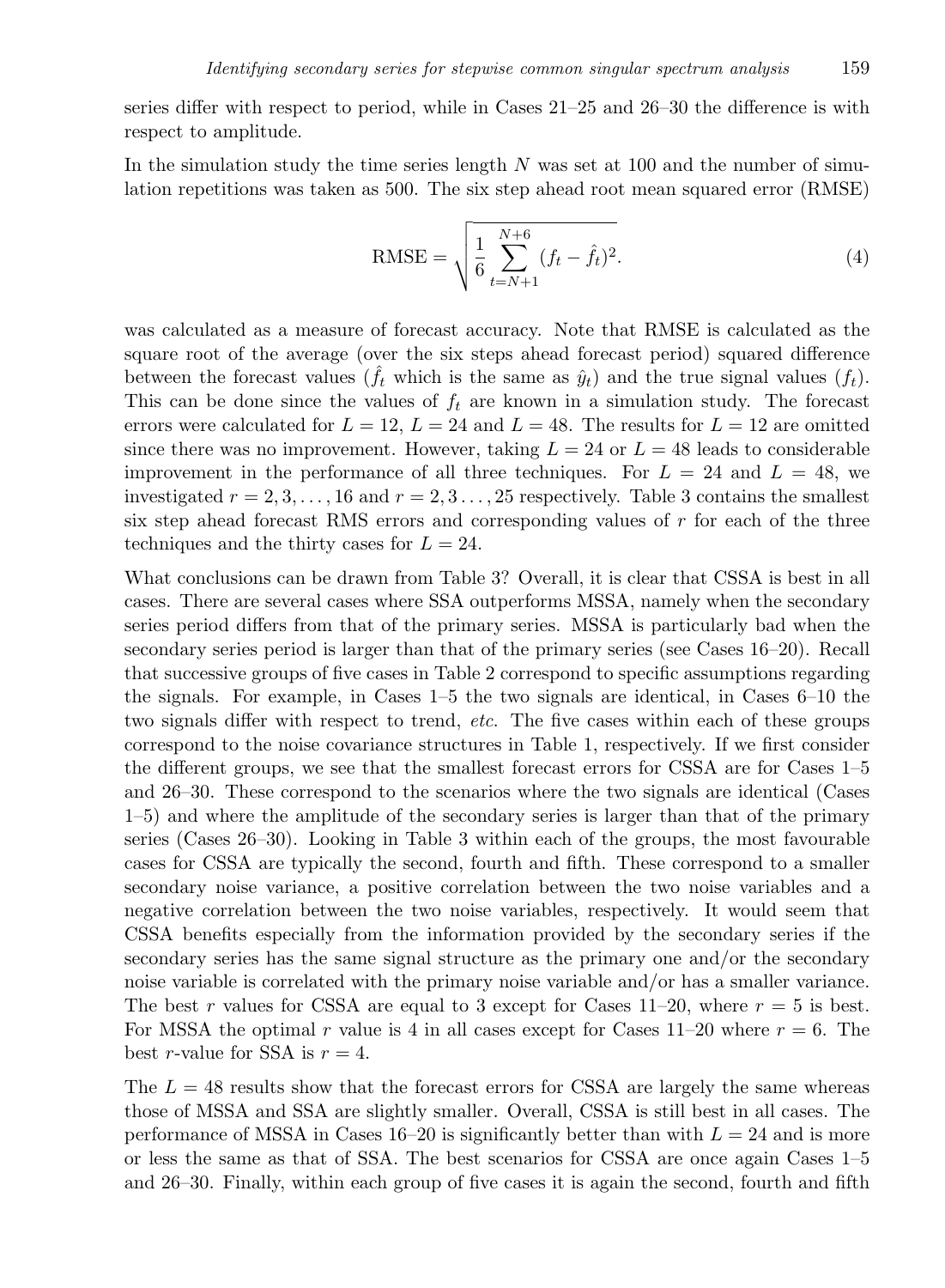160 H Viljoen & SJ Steel

| Stepwise CSSA    |                |             | <b>MSSA</b>      |             | Stepwise SSA   |             |
|------------------|----------------|-------------|------------------|-------------|----------------|-------------|
| Case             | $r$ -value     | <b>RMSE</b> | $r$ -value       | <b>RMSE</b> | $r$ -value     | <b>RMSE</b> |
| 1                | 3              | 0.413       | $\overline{4}$   | 0.564       | $\overline{4}$ | 0.647       |
| $\overline{2}$   | 3              | 0.359       | $\overline{4}$   | 0.628       | $\overline{4}$ | 0.700       |
| 3                | $\sqrt{3}$     | 0.460       | $\overline{4}$   | 0.651       | $\overline{4}$ | 0.639       |
| $\overline{4}$   | $\,3$          | 0.385       | $\overline{4}$   | 0.604       | $\overline{4}$ | 0.633       |
| $\overline{5}$   | 3              | 0.376       | $\overline{4}$   | 0.527       | $\overline{4}$ | 0.638       |
| $\boldsymbol{6}$ | 3              | 0.430       | $\sqrt{4}$       | 0.609       | $\overline{4}$ | 0.624       |
| $\overline{7}$   | $\sqrt{3}$     | 0.423       | $\overline{4}$   | 0.633       | $\overline{4}$ | 0.661       |
| 8                | 3              | 0.569       | $\overline{4}$   | 0.590       | $\overline{4}$ | 0.627       |
| 9                | 3              | 0.429       | 4                | 0.612       | $\overline{4}$ | 0.620       |
| 10               | 3              | 0.400       | $\sqrt{4}$       | 0.594       | $\sqrt{4}$     | 0.635       |
| 11               | $\bf 5$        | 0.532       | $\boldsymbol{6}$ | 0.719       | $\overline{4}$ | 0.687       |
| 12               | $\overline{5}$ | 0.511       | 6                | 0.692       | $\sqrt{4}$     | 0.665       |
| 13               | $\overline{5}$ | 0.553       | $\boldsymbol{6}$ | 0.743       | $\overline{4}$ | 0.691       |
| 14               | $\overline{5}$ | 0.506       | $\boldsymbol{6}$ | 0.703       | $\overline{4}$ | 0.655       |
| 15               | 5              | 0.501       | 6                | 0.662       | $\overline{4}$ | 0.669       |
| 16               | $\bf 5$        | 0.595       | 6                | 1.117       | $\overline{4}$ | 0.635       |
| 17               | $\overline{5}$ | 0.581       | 6                | 1.073       | $\overline{4}$ | 0.658       |
| 18               | $\overline{5}$ | 0.656       | 6                | 1.193       | $\overline{4}$ | 0.666       |
| 19               | 5              | 0.605       | 6                | 1.140       | $\overline{4}$ | 0.623       |
| 20               | $\overline{5}$ | 0.585       | $\boldsymbol{6}$ | 1.080       | $\overline{4}$ | 0.648       |
| 21               | 3              | 0.392       | $\overline{4}$   | 0.621       | $\overline{4}$ | 0.666       |
| 22               | $\overline{5}$ | 0.493       | $\overline{4}$   | 0.638       | $\overline{4}$ | 0.671       |
| 23               | 3              | 0.478       | $\overline{4}$   | 0.660       | $\overline{4}$ | 0.632       |
| 24               | 3              | 0.480       | $\overline{4}$   | 0.630       | $\overline{4}$ | 0.650       |
| 25               | 3              | 0.382       | $\overline{4}$   | 0.603       | $\overline{4}$ | 0.699       |
| 26               | $\sqrt{3}$     | 0.403       | $\overline{4}$   | 0.614       | $\overline{4}$ | 0.707       |
| 27               | 3              | 0.389       | $\overline{4}$   | 0.578       | $\overline{4}$ | 0.680       |
| 28               | 3              | 0.430       | $\overline{4}$   | 0.593       | $\sqrt{4}$     | 0.622       |
| 29               | 3              | 0.407       | $\overline{4}$   | 0.597       | $\overline{4}$ | 0.660       |
| 30               | 3              | 0.342       | $\overline{4}$   | 0.494       | $\overline{4}$ | 0.602       |

**Table 3:** Optimal r-values and forecast errors for  $L = 24$ .

that perform best. The r-values are the same as for  $L = 24$ . Since the conclusions for  $L = 48$  are essentially the same as for  $L = 24$ , we do not include the table for  $L = 48$ .

## 4 Procedures for selecting a secondary series

Consider a practical situation of forecasting a primary time series. Incorporating the information provided by a secondary series may improve the forecast accuracy of the primary series. If several secondary series are available the question arises as to which and how many of these should be included in the analysis. In this study an attempt to provide a partial answer is presented. The attention is restricted to the possibility of including a single secondary series and since CSSA was found best in the first simulation study, only this technique is used in the second simulation study. More specifically, a primary time series together with nine secondary series which are candidates for inclusion in the analysis are simulated. Based on the results of the first simulation study four procedures for selecting a secondary series is considered. For explanatory purposes the primary series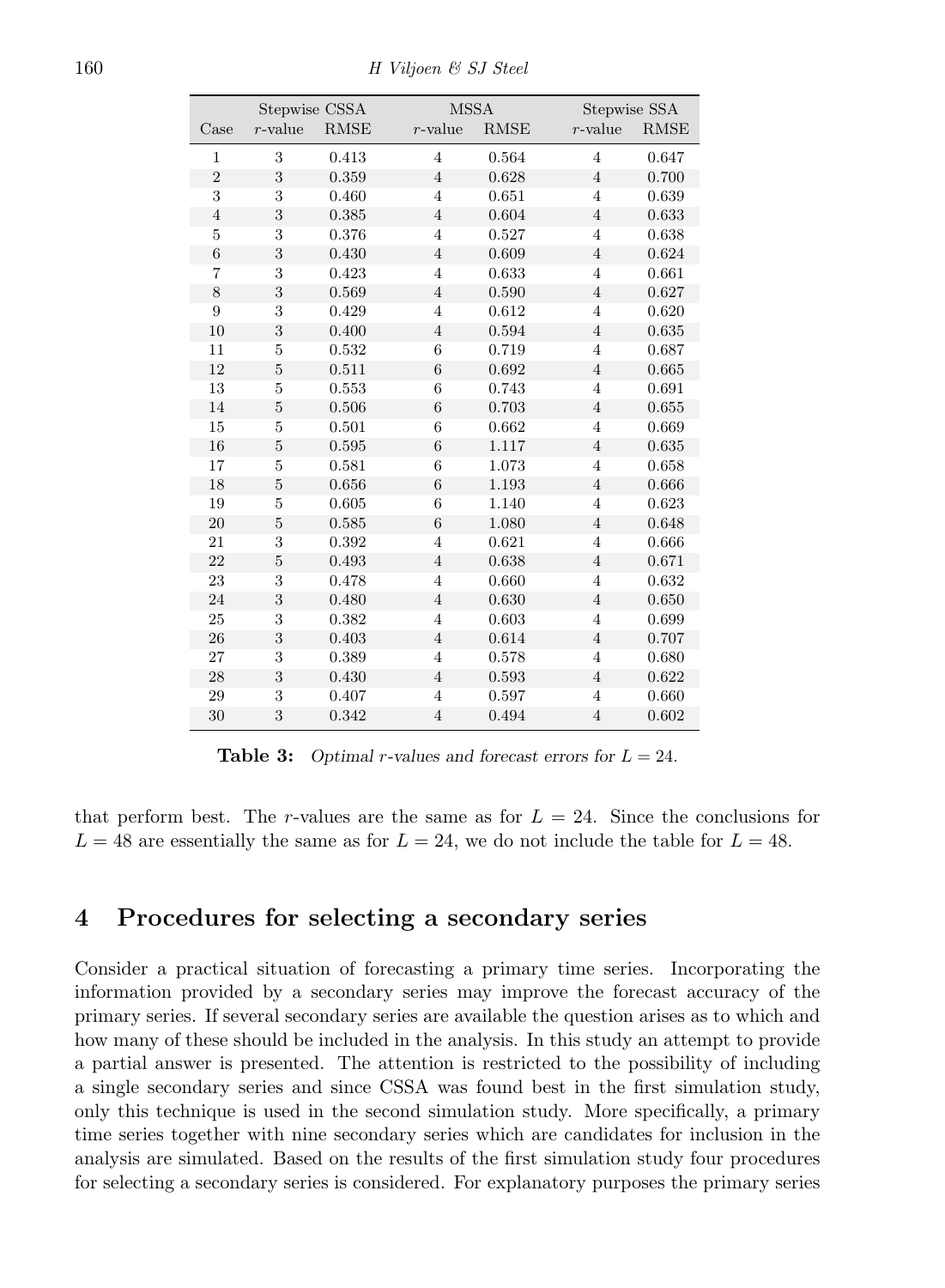is referred to as Series 1 and to the nine secondary series as Series 2 up to Series 10. The first step is to perform CSSA with Series 1 and each of Series 2 up to Series 10. This gives nine sets of pairs of residuals (residuals for Series 1 paired with each of the Series 2–10). Selecting a secondary series makes use of these residuals. In Procedure 1 three (out of nine) secondary series with smallest residual variances is identified. Procedure 1 then selects, from these three, the one with residuals having the largest negative correlation with the primary residuals. Procedure 2 selects, from among the nine available, the secondary series with smallest residual variance. Similarly Procedure 3 selects the secondary series with residuals having the largest negative correlation with the primary residuals. Finally, Procedure 4 randomly selects a secondary series from the nine options. This procedure is included to see whether using a criterion to select the secondary series does better than simply randomly adding one. SSA is also included in order to verify the value of using a secondary series.

Seven cases were investigated in the simulation study. In all of these the primary series signal is given by equation (2). The secondary series signal is given by equation (3). Table 4 summarizes the choices for  $a, b$  and  $c$ .

| Cases          | $\alpha$ | h  | $\epsilon$ |
|----------------|----------|----|------------|
| 1              | $-2t$    | 5  | 12         |
| $\overline{2}$ | 0        | 5  | 12         |
| З              | $-2t$    | 5  | 12         |
| 4              | $-2t$    | 5  | 6          |
| 5              | $-2t$    | 5  | 18         |
| 6              | $-2t$    | 3  | 12         |
| 7              | $-2t$    | 10 | 12         |

Table 4: Choices for a, b and c in the second simulation study.

In each of these cases observations of the primary and nine candidate secondary series was simulated by adding Gaussian noise to the signal values. The noise values were simulated from a ten variable Gaussian distribution with mean zero and covariance matrix

|            |          | $\theta$ | 0            |          |          |          |                  |   | $0$ 0.35 0.247 1 -0.35 -0.247 -1] |          |
|------------|----------|----------|--------------|----------|----------|----------|------------------|---|-----------------------------------|----------|
|            |          |          | $\theta$     | $\theta$ | $\theta$ | 0        | 0                | 0 | 0                                 |          |
|            | $\theta$ |          | $0\quad 0.5$ | - 0      | $\Omega$ | 0        | 0                |   | $\theta$                          |          |
|            | 0        | $\Omega$ | $\theta$     | 4        | $\Omega$ | $\Omega$ | $\Omega$         |   | $\theta$                          | $\cup$   |
| $\Sigma =$ | 0.35     | 0        | $\theta$     | $\theta$ | 1        | 0        | $\Omega$         |   |                                   |          |
|            | 0.247    | 0        | $\Omega$     | $\theta$ | $\Omega$ | 0.5      | $\Omega$         |   | 0                                 |          |
|            |          | 0        | $\theta$     | $\theta$ | $\Omega$ | $\Omega$ | 4                |   |                                   | $\cup$   |
|            | $-0.35$  | $\theta$ | $\theta$     | $\theta$ | 0        | 0        | $\Omega$         |   |                                   |          |
|            | $-0.247$ | $\theta$ | $\theta$     | $\theta$ | $\Omega$ | 0        | 0                |   | $0.5\,$                           | $\theta$ |
|            |          |          | $\theta$     | $\theta$ | $\theta$ |          | $\left( \right)$ |   | $\theta$                          |          |

.

Regarding the variances of the noise of the candidate series, we look at cases having the same noise variance as the primary series, having smaller noise variance and having larger noise variance. As far as the correlation between the primary noise series and the secondary noise series is concerned, we have three uncorrelated cases, three cases with positive correlation and three cases with negative correlation. The specific numerical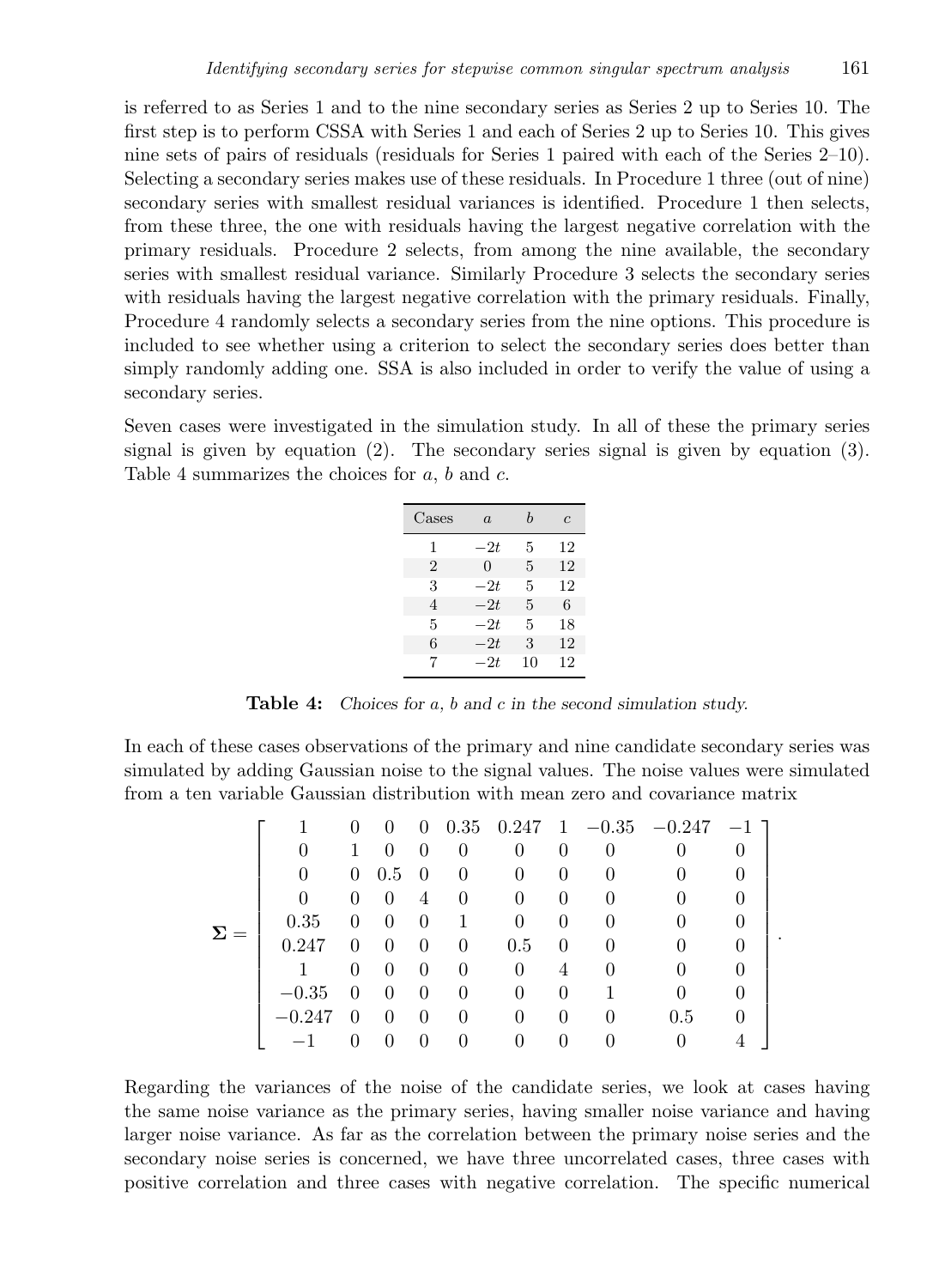values in the matrix were used to ensure that the covariance matrix remains positive definite. The results discussed below are for  $L = 24$ ,  $N = 100$  and using 800 simulation repetitions. Root mean square errors (RMSE) are given for the four procedures and seven cases in Table 5.

|                          |                              | Value of $r$ |            |                |                |             |                         |       |       |       |
|--------------------------|------------------------------|--------------|------------|----------------|----------------|-------------|-------------------------|-------|-------|-------|
|                          |                              | $\sqrt{2}$   | $\sqrt{3}$ | $\overline{4}$ | $\overline{5}$ | $\,6$       | $\overline{\mathbf{7}}$ | $8\,$ | 9     | 10    |
|                          | Proc 1                       | 3.105        | 0.363      | 0.419          | 0.497          | 0.558       | 0.614                   | 0.675 | 0.749 | 0.809 |
| $\overline{ }$           | Proc 2                       | 3.112        | 0.372      | 0.419          | 0.505          | 0.562       | 0.620                   | 0.679 | 0.738 | 0.795 |
| Case                     | Proc 3                       | 3.112        | 0.373      | 0.421          | 0.511          | 0.571       | 0.632                   | 0.686 | 0.746 | 0.811 |
|                          | Proc 4                       | $3.138\,$    | 0.409      | 0.446          | 0.524          | 0.570       | 0.642                   | 0.698 | 0.767 | 0.825 |
|                          | SSA                          | 10.882       | 6.741      | 0.664          | 0.723          | 0.794       | 0.873                   | 0.956 | 1.028 | 1.084 |
|                          | Proc 1                       | 33.732       | 0.415      | 0.467          | 0.547          | 0.605       | 0.664                   | 0.727 | 0.789 | 0.844 |
| 2                        | Proc 2                       | 36.820       | 0.486      | 0.526          | 0.600          | 0.657       | 0.712                   | 0.767 | 0.805 | 0.869 |
| Case                     | Proc 3                       | 34.601       | 0.456      | 0.496          | 0.569          | 0.612       | 0.673                   | 0.736 | 0.790 | 0.845 |
|                          | Proc 4                       | 18.348       | 0.473      | 0.509          | 0.593          | 0.639       | 0.709                   | 0.758 | 0.805 | 0.864 |
|                          | <b>SSA</b>                   | 10.85        | 6.715      | 0.646          | 0.697          | 0.779       | 0.849                   | 0.919 | 1.001 | 1.066 |
|                          | Proc 1                       | 3.025        | 0.385      | 0.438          | 0.516          | 0.568       | 0.637                   | 0.691 | 0.749 | 0.810 |
|                          | Proc <sub>2</sub>            | 3.032        | 0.424      | 0.471          | 0.547          | 0.600       | 0.670                   | 0.727 | 0.790 | 0.860 |
| Case 3                   | Proc 3                       | 3.037        | 0.404      | 0.458          | 0.542          | 0.601       | 0.664                   | 0.715 | 0.775 | 0.831 |
|                          | Proc 4                       | 3.049        | 0.405      | 0.446          | 0.532          | 0.586       | 0.653                   | 0.714 | 0.786 | 0.856 |
|                          | <b>SSA</b>                   | 10.802       | 6.657      | 0.670          | 0.744          | 0.817       | 0.886                   | 0.960 | 1.043 | 1.116 |
|                          | $\overline{\mathrm{Proc}}$ 1 | 5.193        | 4.315      | 2.839          | 0.493          | $\,0.535\,$ | 0.607                   | 0.658 | 0.727 | 0.782 |
|                          | Proc <sub>2</sub>            | 5.052        | 3.834      | 2.652          | 0.512          | 0.551       | 0.620                   | 0.670 | 0.732 | 0.794 |
| Case 4                   | Proc 3                       | 5.165        | 4.207      | 2.834          | 0.512          | 0.551       | 0.620                   | 0.671 | 0.735 | 0.785 |
|                          | Proc 4                       | 4.680        | 3.909      | 2.314          | 0.521          | 0.557       | 0.616                   | 0.674 | 0.749 | 0.809 |
|                          | <b>SSA</b>                   | 10.815       | 6.686      | 0.638          | 0.701          | 0.770       | 0.842                   | 0.910 | 0.978 | 1.042 |
|                          | Proc 1                       | 6.659        | 6.518      | 3.090          | 0.572          | 0.608       | 0.688                   | 0.733 | 0.798 | 0.850 |
| IJ                       | Proc 2                       | 6.658        | 6.497      | 3.086          | 0.583          | 0.612       | 0.684                   | 0.738 | 0.797 | 0.858 |
| Case                     | Proc 3                       | 6.652        | 6.506      | 3.090          | 0.593          | 0.623       | 0.691                   | 0.744 | 0.813 | 0.872 |
|                          | Proc 4                       | 6.662        | 6.513      | 3.098          | 0.604          | 0.639       | 0.708                   | 0.747 | 0.825 | 0.891 |
|                          | <b>SSA</b>                   | 10.846       | 6.716      | 0.664          | 0.724          | 0.811       | 0.879                   | 0.943 | 1.011 | 1.089 |
|                          | Proc 1                       | 3.102        | 0.371      | 0.416          | 0.500          | 0.56        | 0.625                   | 0.678 | 0.744 | 0.797 |
| $\circ$                  | Proc 2                       | 3.126        | 0.401      | 0.449          | 0.520          | 0.569       | 0.634                   | 0.687 | 0.768 | 0.823 |
| Case                     | Proc 3                       | 3.124        | 0.396      | 0.437          | 0.511          | 0.571       | 0.645                   | 0.697 | 0.757 | 0.812 |
|                          | Proc 4                       | 3.119        | 0.430      | 0.467          | 0.539          | 0.591       | 0.658                   | 0.713 | 0.779 | 0.828 |
|                          | <b>SSA</b>                   | 10.820       | 6.695      | 0.649          | 0.701          | 0.787       | 0.854                   | 0.932 | 1.006 | 1.071 |
|                          | Proc 1                       | 3.112        | 0.363      | 0.417          | 0.499          | 0.566       | 0.630                   | 0.694 | 0.764 | 0.820 |
| $\overline{\phantom{0}}$ | Proc <sub>2</sub>            | 3.116        | 0.375      | 0.430          | 0.508          | 0.571       | 0.632                   | 0.695 | 0.758 | 0.815 |
| Case                     | Proc 3                       | 3.099        | 0.381      | 0.431          | 0.506          | 0.558       | 0.633                   | 0.696 | 0.769 | 0.842 |
|                          | Proc 4                       | 3.142        | 0.397      | 0.442          | 0.524          | 0.579       | 0.660                   | 0.708 | 0.783 | 0.829 |
|                          | <b>SSA</b>                   | 10.835       | 6.701      | 0.681          | 0.739          | 0.814       | 0.887                   | 0.968 | 1.042 | 1.116 |

Table 5: Forecast RMSE for different values of r.

Figures 1 and 2 illustrate the series that were selected by the different procedures in the seven different cases. Given the best r-value, Procedure 1 almost always selects Series 8. This is not unexpected since Procedure 1 is designed to select the secondary series simultaneously having small residual variance and with residuals having negative correlation with the primary series residuals. Series 8 is simulated to have both these properties. As expected the residuals from the pairwise CSSA analyses to a large extent reflect the covariance structure used in generating the residuals of the series (provided that the correct value of  $r$  is chosen). Similar remarks can be made for Procedures 2 and 3: Procedure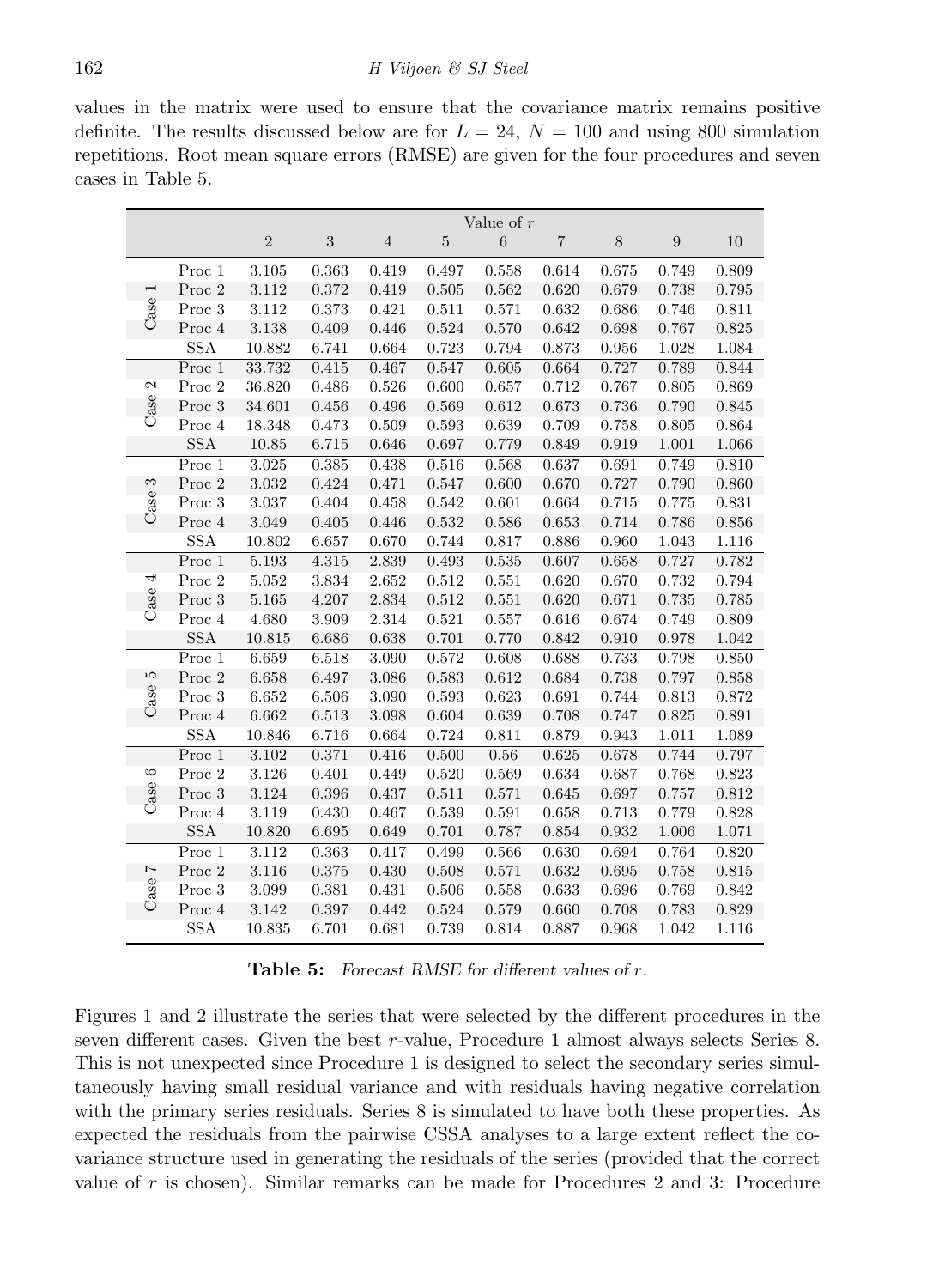2 chooses either series 2, 5 or 8 (corresponding to medium residual variances equal to 1) while Procedure 3 chooses series 9 (the series with residuals having the largest negative correlation with the primary series residuals) with high probability. As expected, Procedure 4 almost uniformly selects any of the series.

In Figure 3 the choice of secondary series for Procedure 1 and Case 4 is shown for different values of r. We see that initially there is no clear pattern. From  $r = 4$  onwards there is a very strong preference for Series 8. Note that  $r = 5$  is the best choice of r for this case.



Figure 1: Choice of secondary series for Cases 1, 2 & 3.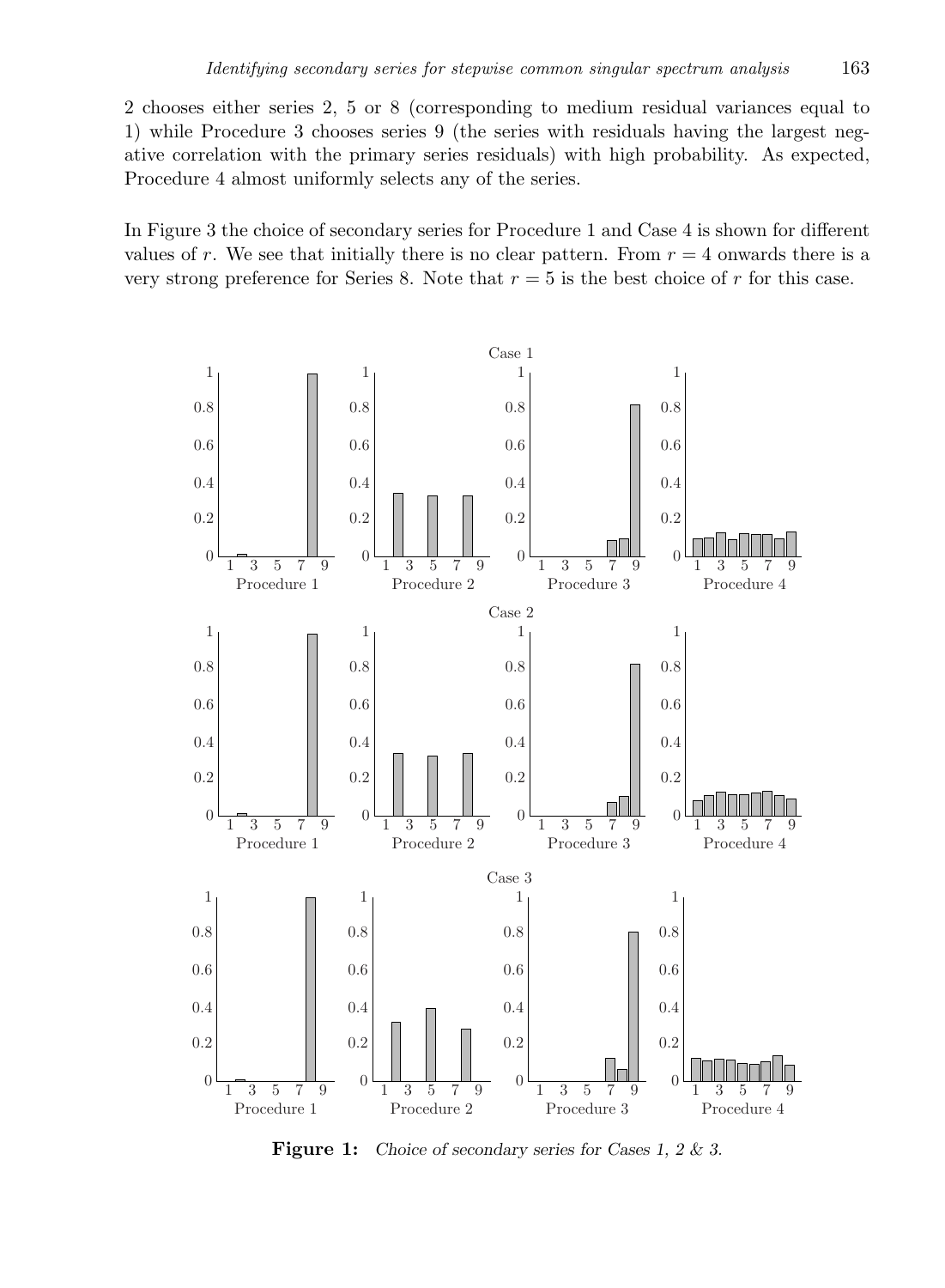

Figure 2: Choice of secondary series for Cases 4, 5, 6 & 7.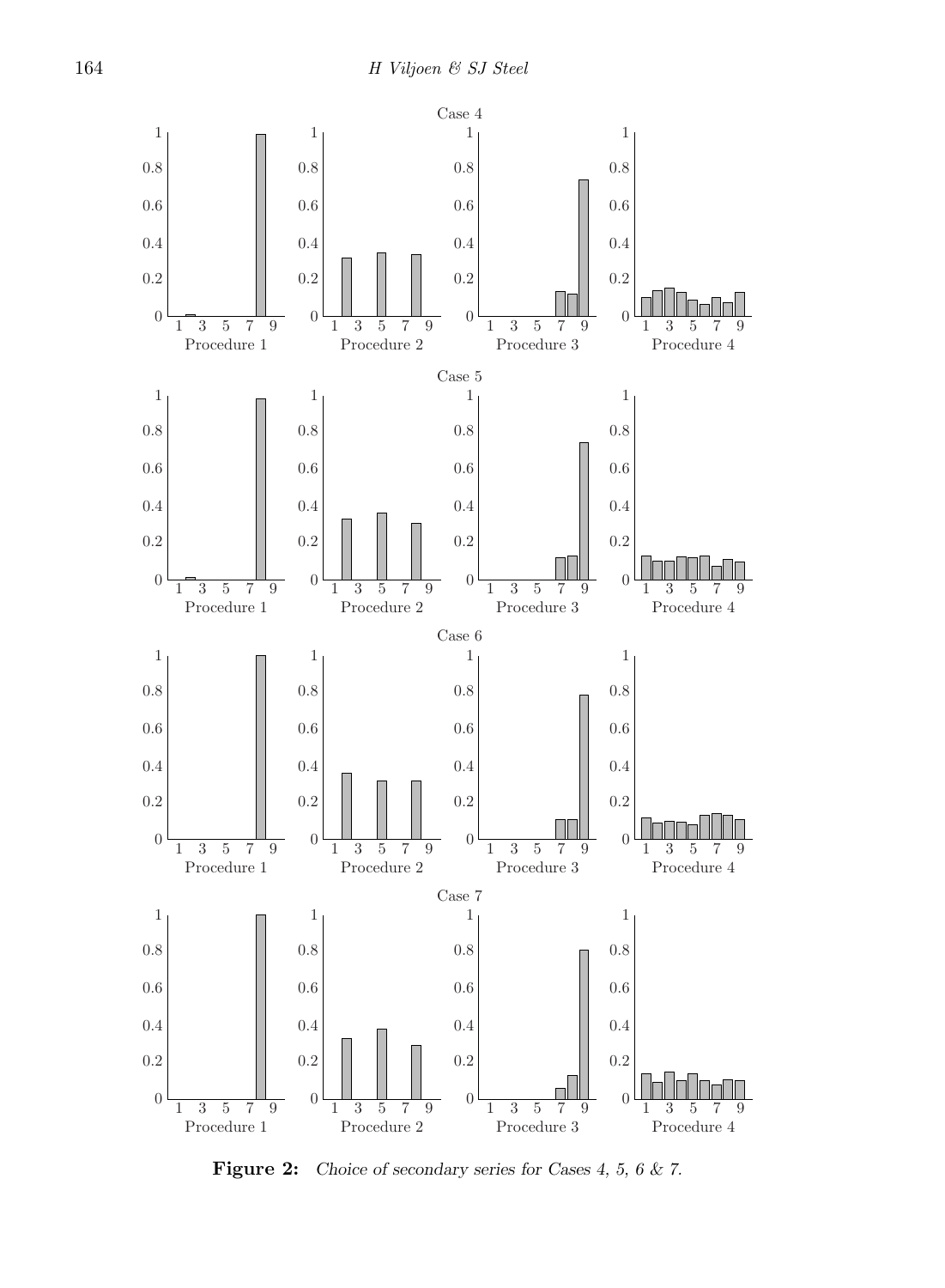

Figure 3: Choice of secondary series for different values of r.

#### 5 An example

In this section an application of the procedures to a practical dataset is described. The data are from Franses & Van Dijk (2013). The data consist of eight daily indices of stock markets in Amsterdam (EOE), Frankfurt (DAX), Hong Kong (Hang Seng), London (FTSE100), New York (S&P 500), Paris (CAC40), Singapore (Singapore All Shares) and Tokyo (Nikkei) for the period 6 January 1986, until 31 December 1997. The data from 1 January 1988 until 28 December 1997 are considered, giving a total of 2 606 observations. The study entailed 26 repetitions. In each repetition 100 consecutive observations were analysed using each of the five procedures and six step ahead forecasts were computed. The eight indices differ substantially in terms of their magnitudes, varying from approximately 200 up to approximately 22 000. Equation (4) was therefore modified to give a mean absolute relative percentage error measure,

$$
\frac{1}{6} \sum_{t=N+1}^{N+6} \left| \frac{f_t - \hat{y}_t}{f_t} \right| \times 100.
$$

In Tables 6 and 7 the results are summarized for  $L = 24$  and  $L = 48$ , respectively.

The results in these tables were obtained by using the Amsterdam index as primary series with the other seven indices acting as candidate series. We see that all procedures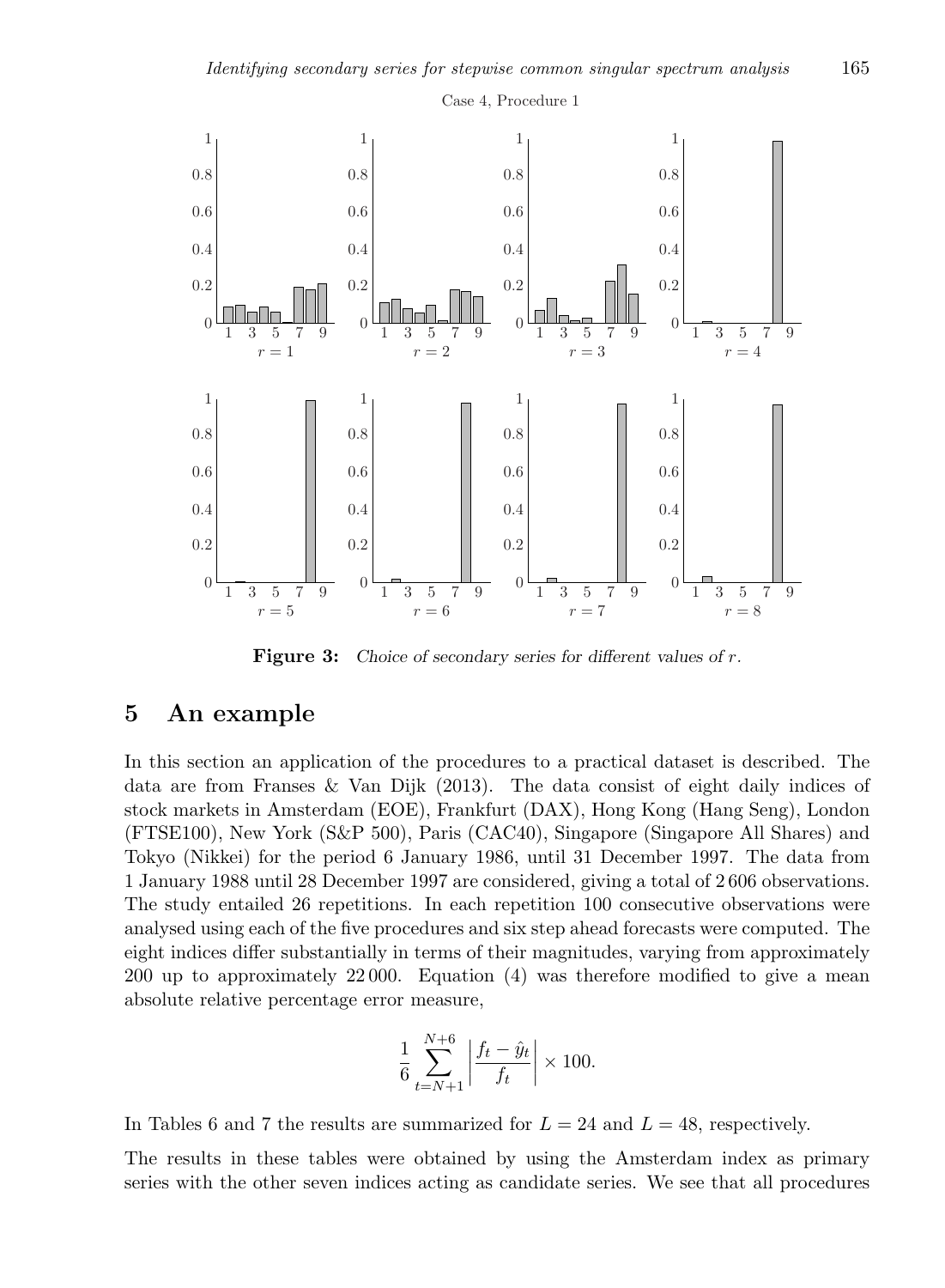|          | Value of $r$  |       |                |       |       |       |       |       |       |  |  |
|----------|---------------|-------|----------------|-------|-------|-------|-------|-------|-------|--|--|
| $L = 24$ | $\mathcal{D}$ | 3     | $\overline{4}$ | 5.    | 6     |       | 8     |       | 10    |  |  |
| Proc 1   | 1.841         | 1.754 | 1.556          | 1.39  | 1.681 | 1.851 | 2.053 | 1.904 | 1.984 |  |  |
| Proc 2   | 1.743         | 1.668 | 1.501          | 1.411 | 1.676 | 1.884 | 1.794 | 1.650 | 1.606 |  |  |
| Proc 3   | 1.945         | 1.576 | 1.575          | 1.363 | 1.687 | 1.762 | 1.943 | 1.840 | 2.015 |  |  |
| Proc 4   | 1.700         | 1.606 | 1.890          | 1.555 | 1.691 | 1.736 | 1.556 | 1.557 | 1.825 |  |  |
| SS A     | 2.304         | 1.731 | 1.768          | 1.513 | 1.650 | 1.561 | 1.759 | 1.560 | 1.647 |  |  |

**Table 6:** Mean absolute relative percentage errors for  $L = 24$ .

|            | Value of $r$  |       |       |       |       |       |       |       |       |  |  |
|------------|---------------|-------|-------|-------|-------|-------|-------|-------|-------|--|--|
| $L=24$     | $\mathcal{D}$ | 3     | 4     | 5     | 6     |       | 8     |       | 10    |  |  |
| Proc 1     | 2.422         | 2.673 | 2.279 | 1.895 | 1.478 | 1.863 | 2.119 | 2.056 | 2.236 |  |  |
| Proc 2     | 2.284         | 2.306 | 2.145 | 1.913 | 1.56  | 1.833 | 2.211 | 2.371 | 2.144 |  |  |
| Proc 3     | 2.462         | 2.845 | 2.275 | 2.047 | 1.581 | 2.011 | 2.225 | 2.037 | 2.103 |  |  |
| Proc 4     | 2.063         | 1.928 | 2.09  | 1.867 | 1.954 | 2.046 | 1.939 | 1.882 | 3.001 |  |  |
| <b>SSA</b> | 3.338         | 2.277 | 2.431 | 2.899 | 2.732 | 2.960 | 2.927 | 2.881 | 3.030 |  |  |

**Table 7:** Mean absolute relative percentage errors for  $L = 48$ .

performed better for  $L = 24$  than for  $L = 48$ . The best results were obtained for  $r = 5$  with Procedure 3 giving the lowest error, closely followed by Procedure 1. We also found that the Singapore All Shares and Tokyo Nikkei indices were by far selected most frequently by Procedures 1 to 3. All in all it seems that some useful information could be provided by these indices when trying to predict the Amsterdam index.

# 6 Conclusions and questions for further research

In this paper the possibility of selecting a secondary time series from a set of available candidates for use in stepwise CSSA was investigated. Four procedures were studied reflecting different strategies to select the secondary series. These procedures were compared to using SSA where no secondary series is involved. It was found that selecting a secondary series with residuals negatively correlated to that of the primary series gave the best results, outperforming SSA in all cases. A question which deserves further investigation is how to select a value of r from the data.

#### Acknowledgement

We would like to thank the reviewers and the editor for their useful comments which contributed to an improved version of this paper.

### References

- [1] Flury B, 1988, Common principal components and related multivariate models, Wiley, New York (NY).
- [2] Franses PH & Van Dijk D, 2000, Non-linear time series models in empirical finance, Cambridge University Press, Cambridge.